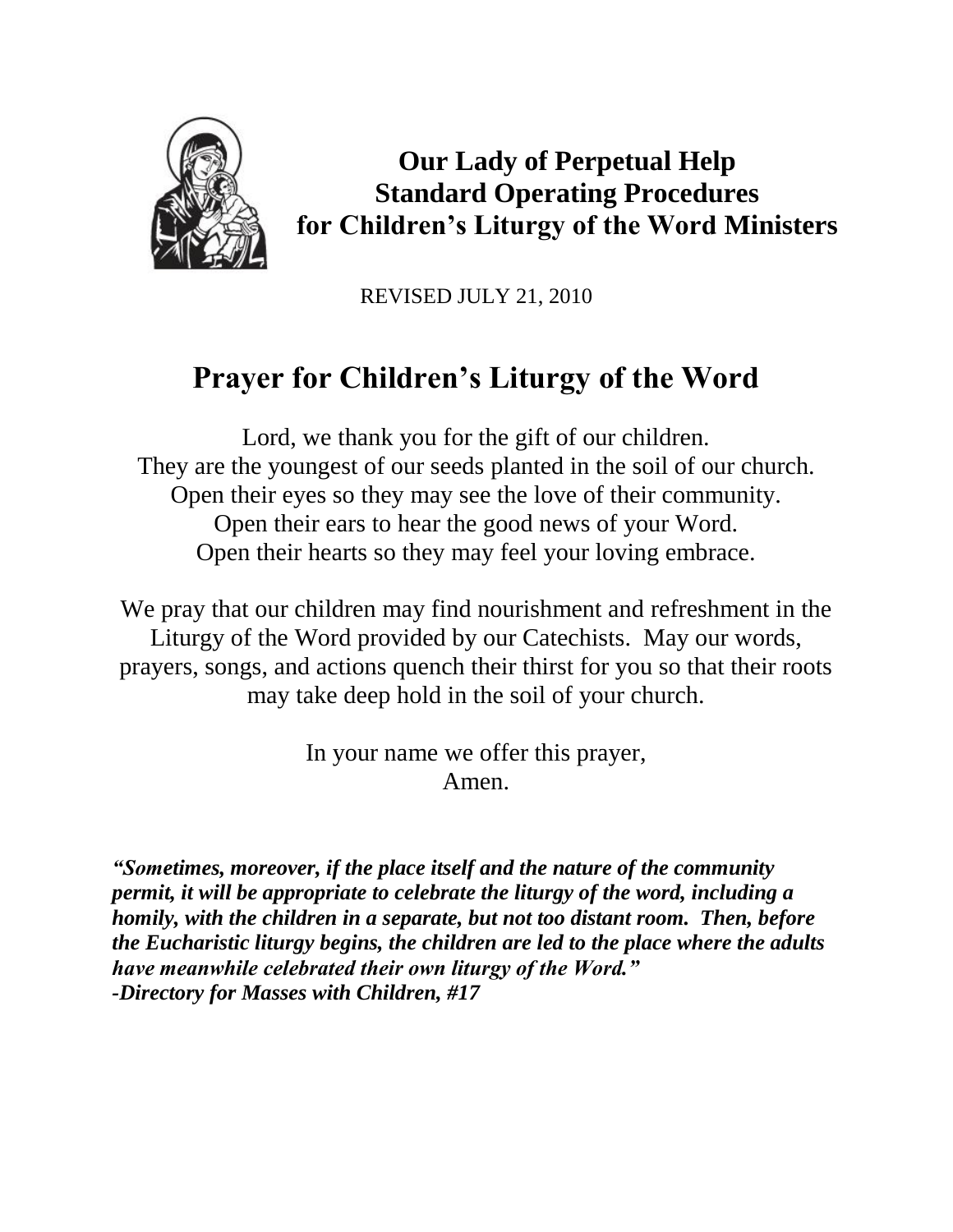As a ministry within our parish, Children's Liturgy of the Word (CLOW) directly supports "providing a sense of belonging to all God's people through prayer, service, and the sharing of gifts for the praise and glory of God." *(OLPH Parish Mission Statement)*

The Church must show special concern for baptized children who have yet to be fully initiated through the Sacraments of Confirmation and Eucharist as well as for children who have only recently been admitted to Holy Communion. *(Directory for Masses with Children)*

Adult leaders and assistants involved in CLOW are truly stewards of God in that they are entrusted to bring God's word to one of our most precious resources, our children. Through the use of a specially adapted and approved Lectionary of Masses for Children especially prepared by the U.S. Conference of Bishops, CLOW affords children an opportunity to hear and learn about the Sunday readings in an interactive setting appropriate to the attention span and comprehension level of young children.

## **CLOW CELEBRATION**

CLOW is celebrated at the 9:00 a.m., 11:00 a.m., and 5:00 p.m. masses on Sunday. Children ages three through eleven are encouraged to participate, although children under the age of four must be accompanied by a responsible adult or older sibling. After the Opening Prayer, the children are invited forward, blessed by the congregation, and led to the breezeway by an adult leader.

Though the sequence may vary because of time constraints or other factors, CLOW involves three steps:

- 1. Listening to God's Word. The readings are adapted to the language of the child while maintaining the integrity of the Word.
- 2. Reflecting on God's Word. Through the use of a scripture guide provided, the children are asked questions or given situations to help them relate the weekly readings to their own lives and reflect on the blessings God's Word brings to them.
- 3. Responding to God's Word. CLOW Ministers explore with the children some of the things they can do to practice the Word of God in their daily lives. CLOW Ministers conclude with the Creed, Prayers of the Faithful, and a closing prayer. The children return to their families before the Preparation of the Gifts when the congregation is seated.

This special Liturgy of the Word, while not intended to be catechesis, opens them to the treasures of Scripture. CLOW Ministers seek to show each child that they are important participants in the liturgy. By its interactive nature, the children bring to us the simplicity of God's Word as they provide their individual interpretations of the readings.

#### **TO BECOME A CHILDREN'S LITURGY OF THE WORD MINISTER**

- Like to work with children
- Must take mandatory safety and ethics training. (See next paragraph.)
- Be properly trained for their ministry.
- Periodically participate in spiritual enrichment programs, such as ministerial retreats.

# **TRAINING**

 **Regardless of your level of participation, training is required.** The Diocese mandates that all volunteers over 18 years of age working with children be screened and take a safety course that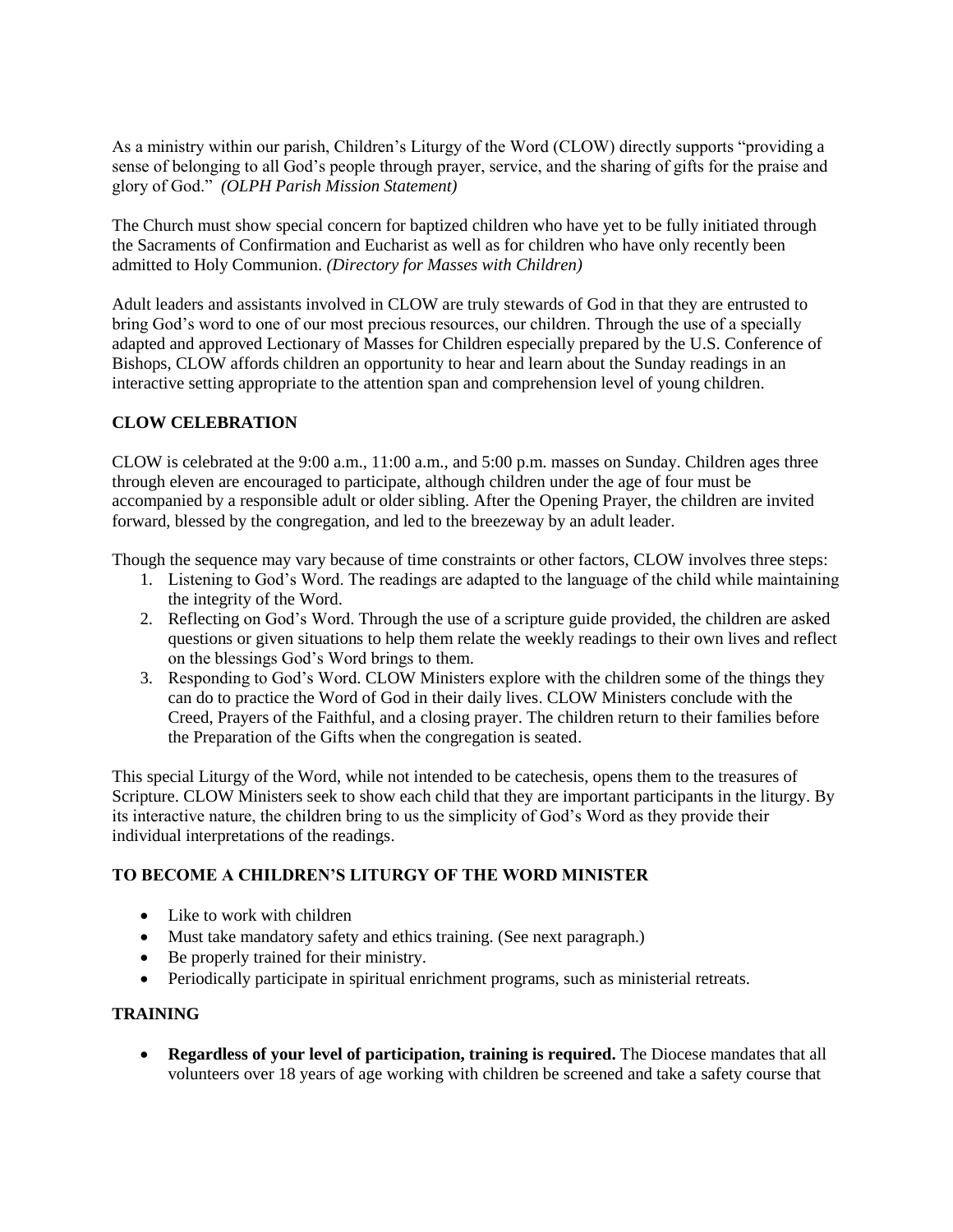can be accessed on line. The screening and safety training can be accessed through [www.shieldthevulnerable.org.](http://www.shieldthevulnerable.org/)

**Note:** Before you go online to take the training, you must contact Julia Torres, Director of Ministries, Tel: 689-8681, Ext. 201; Email: jtorres@rcchawaii.org;

The entire process takes about 90 minutes, and costs are covered by the parish. Volunteers are required to be screened every five years, and the safety training must be done annually. Screening and training must be completed within 60 days after beginning your work with the children. Volunteers under 18 years of age are **not** required to take the on-line course, but are required to submit a signed parental consent form and view a video on child safety.

# **PARTICIPATION**

There are three ways to participate in CLOW:

**CLOW Leader.** The CLOW leader has the following responsibilities during his or her scheduled mass:

- Arrive at least 20 minutes prior to Mass. Ensure the breezeway is prepared for CLOW. All the necessary supplies (table, candles, tablecloth, Lectionary, plants, write board, etc) are in Julia's office. This includes setting up the "altar," unrolling the rugs for the children to sit on, and preparing any necessary props (if applicable).
- Provide direction to assistants as needed.
- The children are called up immediately following the Opening Prayer. Then lead the children to the breezeway.
- You will have, on average, about 25 minutes to get through the readings, present your homily, recite the Profession of Faith, and pray General Intercessions.
- Proclaim the readings from a child's perspective. Ensure the Scripture readings are proclaimed in a meaningful way. The Scripture readings are found in the Lectionary of Masses for Children.
- Based on the liturgy guide provided, present a short, preferably interactive, homily to the children.
- Lead the children back to the Church after the Prayer of the Faithful for the Liturgy of the Eucharist and the Concluding Rites. Someone will come out to signal to you when you have a couple of minutes left (usually they will come out immediately following the Profession of Faith). Finish whatever section you're on (sometimes you won't get to the Profession of Faith or General Intercessions, but that's okay), then distribute the activity sheets (if any) for the day. Have the children line up quietly outside the church by the far side door, and have them file in immediately following the General Intercessions.

**Note: It is very important that the children are brought back in** *before* **Father begins the Liturgy of the Eucharist.**

**CLOW Reader.** The CLOW reader has the following responsibilities during CLOW:

- Before Mass, inform the CLOW leader that you are present and prepared.
- Prior to mass, review the Scripture readings from the Lectionary of Masses for Children. Practice reading the text out loud, slowly and distinctly, as many times as necessary. (Practicing the readings can help you gain confidence in proclaiming the Word.)
- Proclaim the Scripture readings in a meaningful way, remembering that proclaiming is reading aloud what CLOW Ministers believe to be true, and reading in such a way that others will believe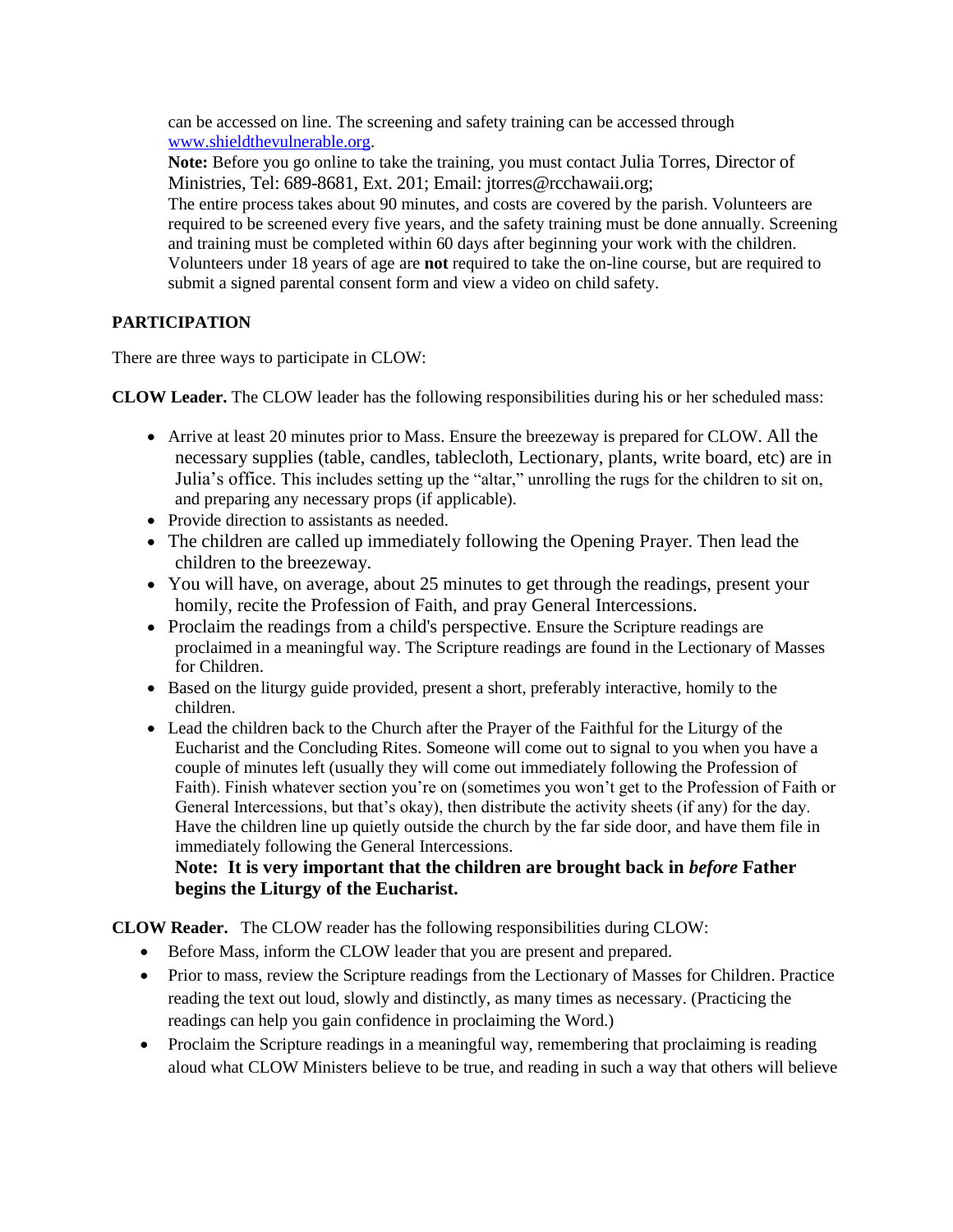it, too. (Pace yourself--pause wherever there is punctuation or a break in the text. Do not rush through the reading.)

**CLOW Assistant.** CLOW assistants have the following responsibilities during CLOW:

- Before Mass, inform the CLOW leader that you are present.
- Assist in preparing the breezeway if needed.
- Assist the leader in handing out materials to the children during and at the conclusion of CLOW.
- Aid in maintaining control of the children. This includes:
	- o Accompany a child to the water fountain or restroom if needed.
	- o Reseat or remove a disruptive child. If a child needs to be removed from CLOW, accompany the child back to the parent(s).

## **CLOW LEADER PREPARATION**

- Sunday background sheets and Liturgy Guides for the each month's readings can be picked up on the last Sunday of the preceding month. You will also receive copies of the readings from the Children's Lectionary.
- If possible, review the readings, Sunday background sheet and Liturgy Guide at least one day prior to preparing your homily for CLOW. Sometimes—but not often— the readings from the Lectionary will differ from those referenced in the Liturgy Guide, so you will need some time to make appropriate adjustments to your homily if necessary.
- You can work directly from the Liturgy Guide but you may find it beneficial to write yourself a script. But using a script is *optional*.
- The Internet has some great resources for additional discussion or alternate homilies if you want to do something different. The following are some useful Internet links to help you prepare:
	- o [www.childrensermons.com:](http://www.childrensermons.com/) A Catholic website which provides short stories relating to the week's readings.
	- o [www.sermons4kids.com:](http://www.sermons4kids.com/) Provides short useful homilies that can be used in lieu of or in combination with the Scripture Guide.
	- o [www.sadlierreligion.com:](http://www.sadlierreligion.com/) Catholic resource with lots of links for children's activities.
	- o [http://faithfirst.com/html/catechist/lectionary/lectionary.html:](http://faithfirst.com/html/catechist/lectionary/lectionary.html) Catholic resource for catechists and lectionary that provides great background information for the weekly readings.
- There are also many religious story books to illustrate the points of a particular week's Gospel message.

Remember, though, that using any or all of these additional resources is *optional*; the Liturgy Guide itself is a wonderful tool.